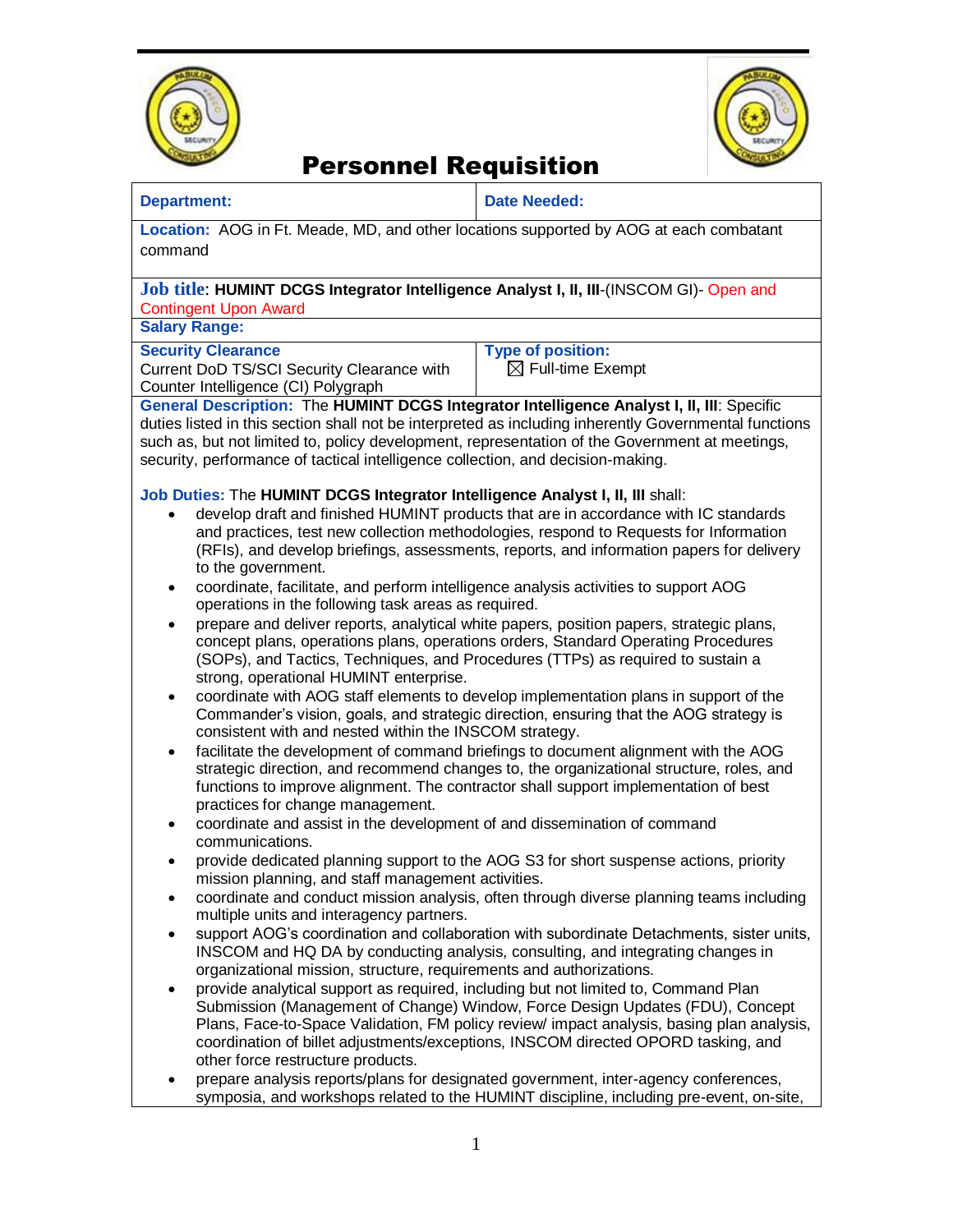



# Personnel Requisition

and post-event activities in coordination with AOG.

- create, organize, apply, and facilitate efficient transfer of information between authorized persons in accordance with FM 6-01.1.
- provide recommendations to align people, processes, and tools—to include information technology—within the organization to continuously capture, maintain, and re-use key information and lessons learned in order to learn, adapt, and improve mission performance.
- provide expertise and support to integrate HUMINT capability requirements into the Distributed Common Ground System – Army (DCGS-A). The contractor shall support implementation of the DCGS-A Operations Center Action Plan.
- conduct analysis utilizing network analysis methods (such as Analyst Notebook) and IC databases accessible to AOG including Think Analyze Connect, Terrorist Identity Datamart Environment, Consolidated Consular Database, Proton, Lexis Nexis, Swordfish-J, and Palantir.

## **Work experience requirements:**

## **Specialized Experience:**

- Extensive knowledge of DCGS-A tools and capabilities
- 5 years knowledge and experience with intelligence operations and its various disciplines, functions, processes, and documentation, with specialized experience in:
	- o Prior collection management experience in any discipline; or
		- o Working knowledge of HUMINT; or
		- o Experience writing analytic products following IC directives and guidance.
- Knowledge of Army structure and defense level intelligence operations: intelligence collection, fusion, analysis, production, and dissemination for intelligence databases and products.
- Experience with intelligence automated systems, especially imagery analysis, signals intelligence and exploitation tools and libraries.
- Knowledge of intelligence oversight and security guidelines
- Excellent written communication, research, and analytic skills
- Excellent oral communication skills for presenting, briefing, or communicating analytical research material including the use of multimedia presentations.

### **Desirable Experience:**

- Experience with all-source intelligence processes, data evaluation, and analysis
- Ability to deliver global situational awareness in support of planning, synchronization, decision making and execution of client missions
- Knowledge of state-of-the-art intelligence analysis tools
- Ability to manage research and coordination for projects.
- Ability to instruct and interact with small groups on data and information requirements and coordination tasks.
- Detailed knowledge of DIA, NSA, CIA, DEA, FBI, and Departments of Treasury and State programs and products
- Experience with analysis utilizing network analysis methods (such as Analyst Notebook) and IC databases accessible to AOG including Think Analyze Connect, Terrorist Identity Datamart Environment, Consolidated Consular Database, Proton, Lexis Nexis, Swordfish-J, and Palantir.
- Specialized training from any intelligence collection and analysis school or certification